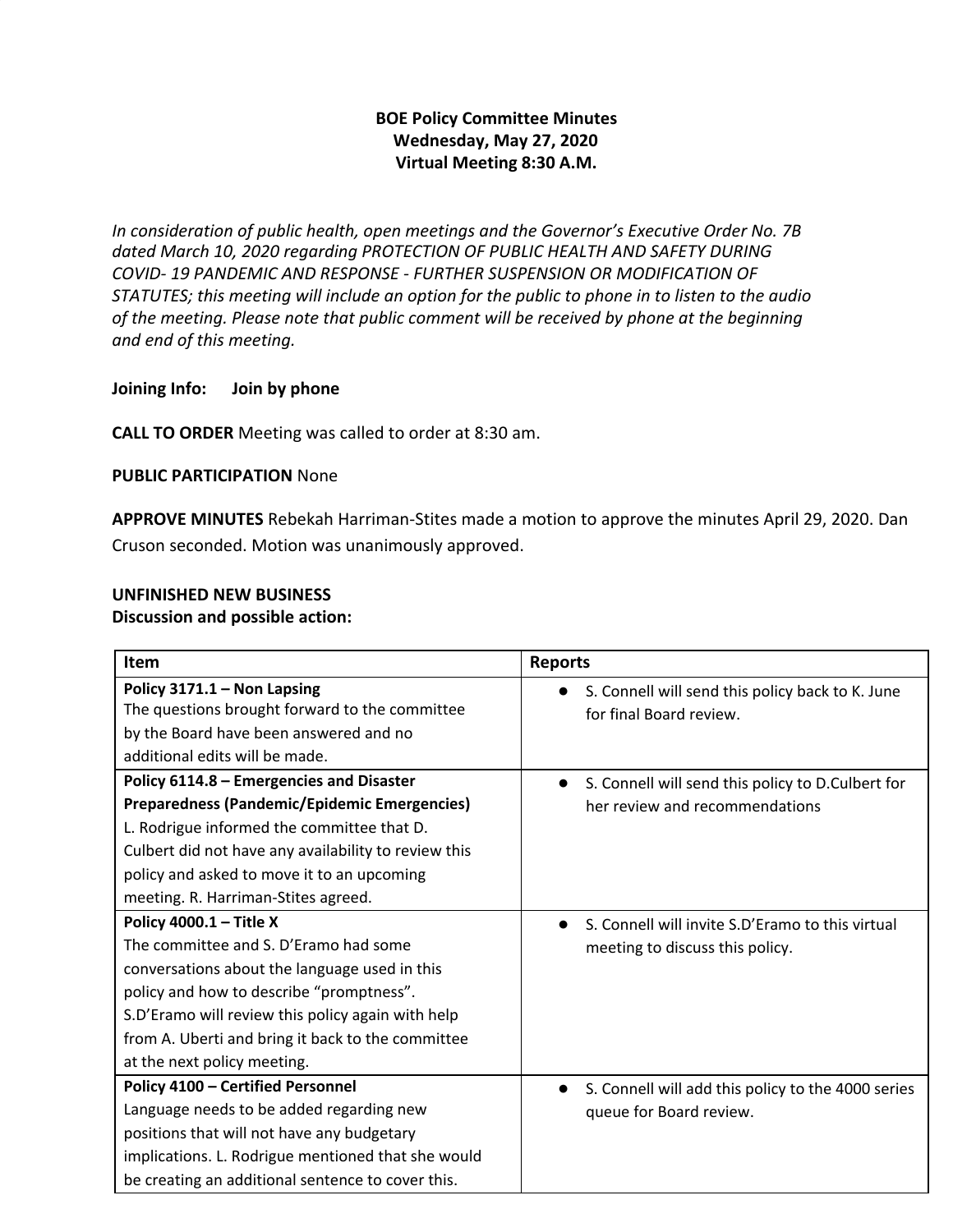| Policy 5145.5 - Sexual Harassment<br>A. Uberti presented her edited policy to the<br>committee. The committee had no edits. R.<br>Harriman-Stites requested that this policy go to the<br>Board with the other "Harassment" policies. The<br>committee agreed.                                                                          | • S. Connell will send this policy to the 5000<br>series queue for an upcoming BOE meeting. |
|-----------------------------------------------------------------------------------------------------------------------------------------------------------------------------------------------------------------------------------------------------------------------------------------------------------------------------------------|---------------------------------------------------------------------------------------------|
| Policy 5145.6 - Student Grievance Procedure<br>(Title IX)<br>A. Uberti requested for some more time to review<br>this required policy. It was mentioned that a lot of<br>the information in this policy is outlined in Policy<br>5145.5. R. Harriman-Stites answered that it is<br>required to have a stand-alone policy on this topic. | S. Connell will invite A. Uberti to this virtual<br>meeting to discuss this policy          |

# **NEW BUSINESS**

# **Discussion and possible action:**

| Item                                                | <b>Reports</b>                                                |
|-----------------------------------------------------|---------------------------------------------------------------|
| Policy 3160 - Budget Procedures and Line Item       | S. Connell will send this policy to K. June for<br>$\bullet$  |
| <b>Transfers</b>                                    | Board review.                                                 |
| To mirror Policy 3171.1, the committee will make    |                                                               |
| the follow edit on page 3160(b)                     |                                                               |
| "Each year, before August 31 st, the Newtown        |                                                               |
| <b>Public Schools Director of Business will</b>     |                                                               |
| recommend to the Board to deposit into a            |                                                               |
| non-lapsing account any unexpended funds from       |                                                               |
| the Board's prior fiscal year general operating     |                                                               |
| budget, provided such amount does not exceed        |                                                               |
| the                                                 |                                                               |
| percentage of the total budgeted appropriation for  |                                                               |
| education for such prior fiscal year as             |                                                               |
| referenced in C.G.S. 10-248a."                      |                                                               |
|                                                     |                                                               |
| Policy 4111 - Recruitment and Selection             | No further action is required.<br>$\bullet$                   |
| Newtown reviewed this required policy in 2017. S.   |                                                               |
| D'Eramo will review to determine if there are any   |                                                               |
| necessary changes that need to be made. The         |                                                               |
| committee agreed that Newtown's current version     |                                                               |
| is sufficient and no other edits need to be made.   |                                                               |
| Policy 4111.1 - Equal Employment Opportunity        | S. Connell will invite S.D'Eramo to this virtual<br>$\bullet$ |
| This is a required policy. Newtown has a current    | meeting to discuss this policy.                               |
| policy - Policy 4-703. S. D'Eramo suggested that we |                                                               |
| look at this policy and 4111.3 to combine. The      |                                                               |
| committee agreed and asked S. D'Eramo to review     |                                                               |
| the two policies and send an edited version to S.   |                                                               |
| Connell.                                            |                                                               |